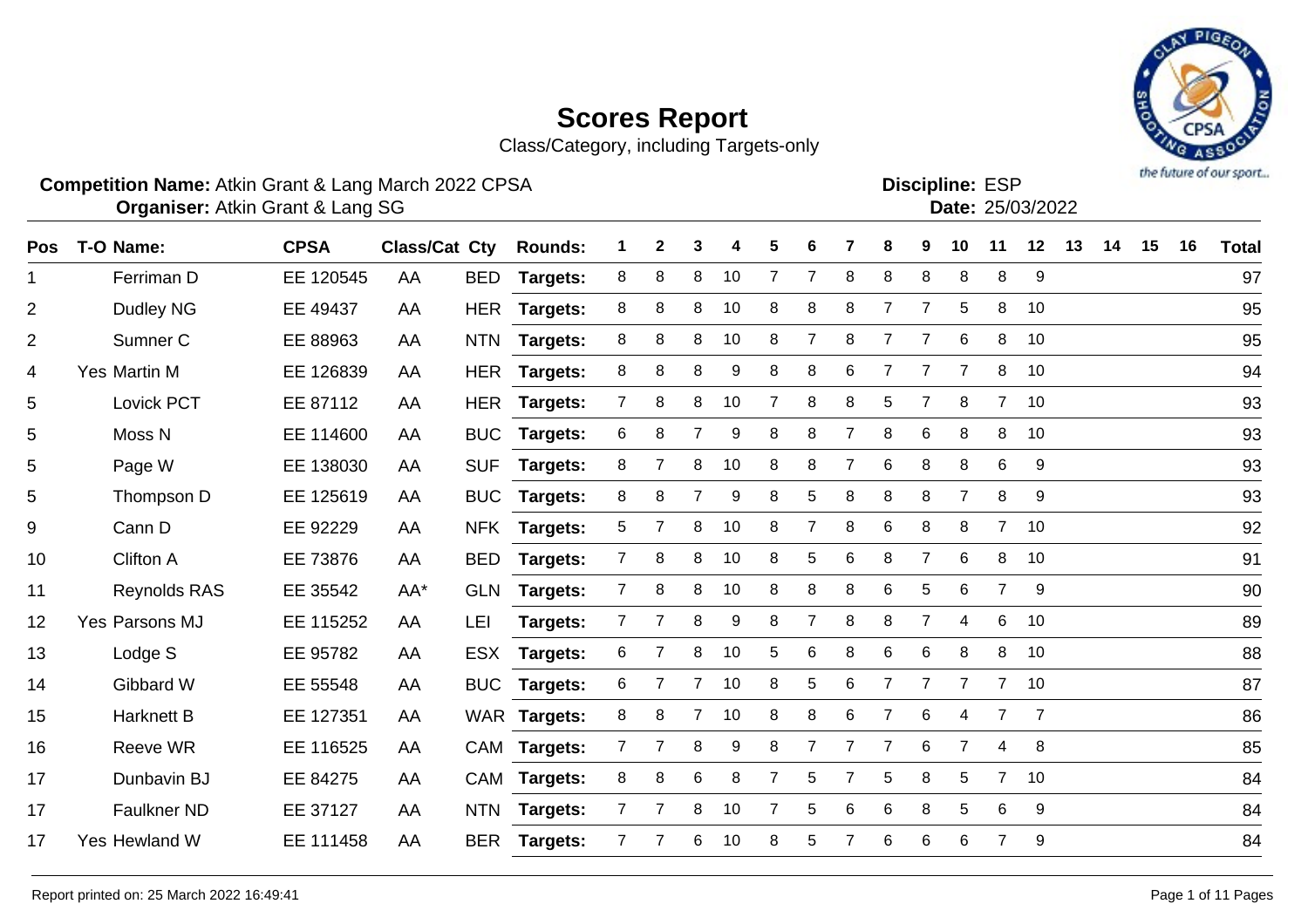

Class/Category, including Targets-only

|    | <b>Competition Name: Atkin Grant &amp; Lang March 2022 CPSA</b> | <b>Organiser: Atkin Grant &amp; Lang SG</b> |    |                                                              |  |  |  |  | <b>Discipline: ESP</b> | <b>Date: 25/03/2022</b> |  |  | the future of our sport |
|----|-----------------------------------------------------------------|---------------------------------------------|----|--------------------------------------------------------------|--|--|--|--|------------------------|-------------------------|--|--|-------------------------|
|    | Pos T-O Name:                                                   | <b>CPSA</b>                                 |    | Class/Cat Cty Rounds: 1 2 3 4 5 6 7 8 9 10 11 12 13 14 15 16 |  |  |  |  |                        |                         |  |  | <b>Total</b>            |
| 17 | O'Dowd M                                                        | EE 46190                                    | AA | GLN Targets: 5 8 8 9 7 6 6 7 4 8 6 10                        |  |  |  |  |                        |                         |  |  | 84                      |
| 21 | Yes Bignell DJ                                                  | EE 35980                                    | AA | ESX Targets: 5 8 6 10 5 6 8 7 7 5 5 7                        |  |  |  |  |                        |                         |  |  | 79                      |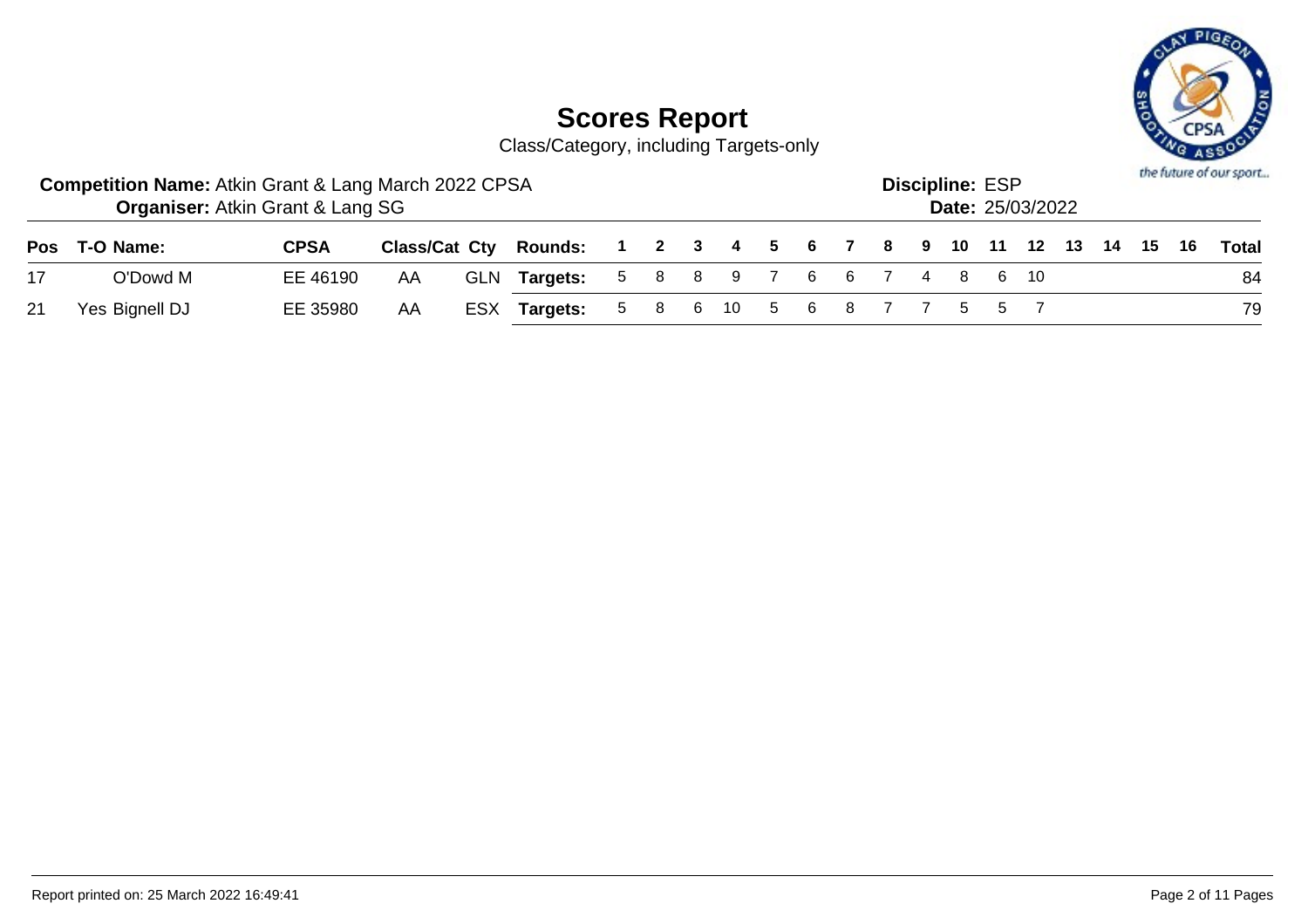# the future of our sport...

# **Scores Report**

Class/Category, including Targets-only

### **Competition Name:** Atkin Grant & Lang March 2022 CPSA Entertainment of the Competition Name: ESP

**Discipline:**

|  | Date: 25/03/202 |
|--|-----------------|
|  |                 |

| <b>Pos</b>  | T-O Name:             | <b>CPSA</b> | Class/Cat Cty |            | <b>Rounds:</b>  | 1.             | $\mathbf{2}$   | 3              | 4  | 5              | 6              |                | 8              | 9              | 10             | 11             | 12             | 13 | 14 | 15 | 16 | <b>Total</b> |
|-------------|-----------------------|-------------|---------------|------------|-----------------|----------------|----------------|----------------|----|----------------|----------------|----------------|----------------|----------------|----------------|----------------|----------------|----|----|----|----|--------------|
| $\mathbf 1$ | <b>Balham C</b>       | EE 73943    | A             | ESX        | <b>Targets:</b> | 5              | 8              | 8              | 10 | $\overline{7}$ | 5              | 8              | 8              | 8              | 6              | $\overline{7}$ | 10             |    |    |    |    | 90           |
| $\mathbf 1$ | Janes R               | EE 88843    | A             | <b>HER</b> | <b>Targets:</b> | 6              | 7              | 8              | 10 | 8              | 7              | 5              | 6              | 7              | 8              | 8              | 10             |    |    |    |    | 90           |
| 3           | <b>Yes Burrows MA</b> | EE 128942   | A             |            | ESX Targets:    | 5              | 8              | 6              | 10 | 8              | 8              | 6              | 6              | 8              | $\sqrt{5}$     | 8              | 9              |    |    |    |    | 87           |
| 3           | Leonard T             | EE 88361    | A             |            | CAM Targets:    | 6              | 8              | $\overline{7}$ | 10 | 6              | 8              |                | $\overline{7}$ | $6\phantom{1}$ | 4              | 8              | 10             |    |    |    |    | 87           |
| 3           | <b>Rivoire RM</b>     | EE 67378    | A             | <b>NTN</b> | Targets:        | 7              | 8              | 8              | 10 | 7              | 6              | 8              | $\overline{7}$ | 6              | 6              | $\overline{7}$ | 7              |    |    |    |    | 87           |
| 6           | Brown AN              | EE 37128    | A             | <b>NTN</b> | Targets:        | 8              | 8              | 8              | 10 | 5              | 5              |                | 6              | 6              | 8              | $\overline{7}$ | $\overline{7}$ |    |    |    |    | 85           |
| 6           | <b>Burnell FG</b>     | EE 108107   | A             |            | HER Targets:    | 5              | 8              | 8              | 10 | 8              | 6              | $\overline{7}$ | 5              | 5              | $\overline{7}$ | 8              | 8              |    |    |    |    | 85           |
| 6           | Chapman ALR           | EE 101732   | A             |            | ESX Targets:    | 8              | 8              | 8              | 10 | 8              | 6              | 6              | $\overline{7}$ | 4              | 3              | 8              | 9              |    |    |    |    | 85           |
| 6           | Fryer MP              | EE 39268    | A             |            | CAM Targets:    | 8              | 8              | 6              | 10 | 7              | 6              | 5              | 7              | 5              | 6              | $\mathbf{7}$   | 10             |    |    |    |    | 85           |
| 6           | Yes Taylor SC         | EE 85402    | A             |            | HER Targets:    | 8              |                | $\overline{7}$ | 10 | 8              | 6              | 8              | 8              | 5              | 4              | 6              | 8              |    |    |    |    | 85           |
| 6           | <b>Wyatt B</b>        | EE 139934   | A             |            | ESX Targets:    | 8              |                | $\,6$          | 10 | 6              | $\overline{7}$ |                | $\,6$          | 6              | 4              | 8              | 10             |    |    |    |    | 85           |
| 12          | Abbott TJ             | EE 85363    | A             | <b>NTN</b> | Targets:        | 6              | 8              | 8              | 10 | 8              | 6              | 5              | 7              | 5              | 5              | 8              | 8              |    |    |    |    | 84           |
| 12          | Yes Bird RM           | EE 127281   | A             | <b>BUC</b> | Targets:        | 7              |                |                |    | 8              | 6              | 8              | 8              | $\overline{2}$ | $\overline{7}$ | 8              | 9              |    |    |    |    | 84           |
| 12          | Yes Collins A         | EE 143501   | A             |            | BUC Targets:    | 5              | 8              | 8              | 10 | 8              | 8              | 8              | 6              | 5              | 4              | 6              | 8              |    |    |    |    | 84           |
| 12          | Yes Hamilton G        | EE 129927   | A             | <b>BED</b> | <b>Targets:</b> | $\overline{2}$ | $\overline{7}$ | 8              | 9  | 8              | 6              | 8              | $\overline{7}$ | $\overline{7}$ | 5              | 8              | 9              |    |    |    |    | 84           |
| 12          | Jeffery N             | EE 133640   | A             | HER        | <b>Targets:</b> | 6              | 8              | $\overline{7}$ | 10 | 7              | 6              | 6              | $\overline{7}$ | 5              | 6              | 8              | 8              |    |    |    |    | 84           |
| 12          | Quince DM             | EE 110569   | A             | <b>BED</b> | <b>Targets:</b> | 5              | 8              | 5              | 10 | 8              | 8              |                | 6              | 4              | 6              | 8              | 9              |    |    |    |    | 84           |
| 18          | Cole <sub>S</sub>     | EE 107995   | A             |            | BUC Targets:    | 6              | 8              | $\overline{7}$ | 8  | 8              | 7              | 8              | 6              | $\overline{7}$ | 5              | 8              | 5              |    |    |    |    | 83           |
| 18          | Smith KG              | EE 16608    | A             | <b>NTN</b> | <b>Targets:</b> | $\overline{7}$ | 6              |                | 9  | 8              | 6              | 6              | 5              |                |                | 5              | 10             |    |    |    |    | 83           |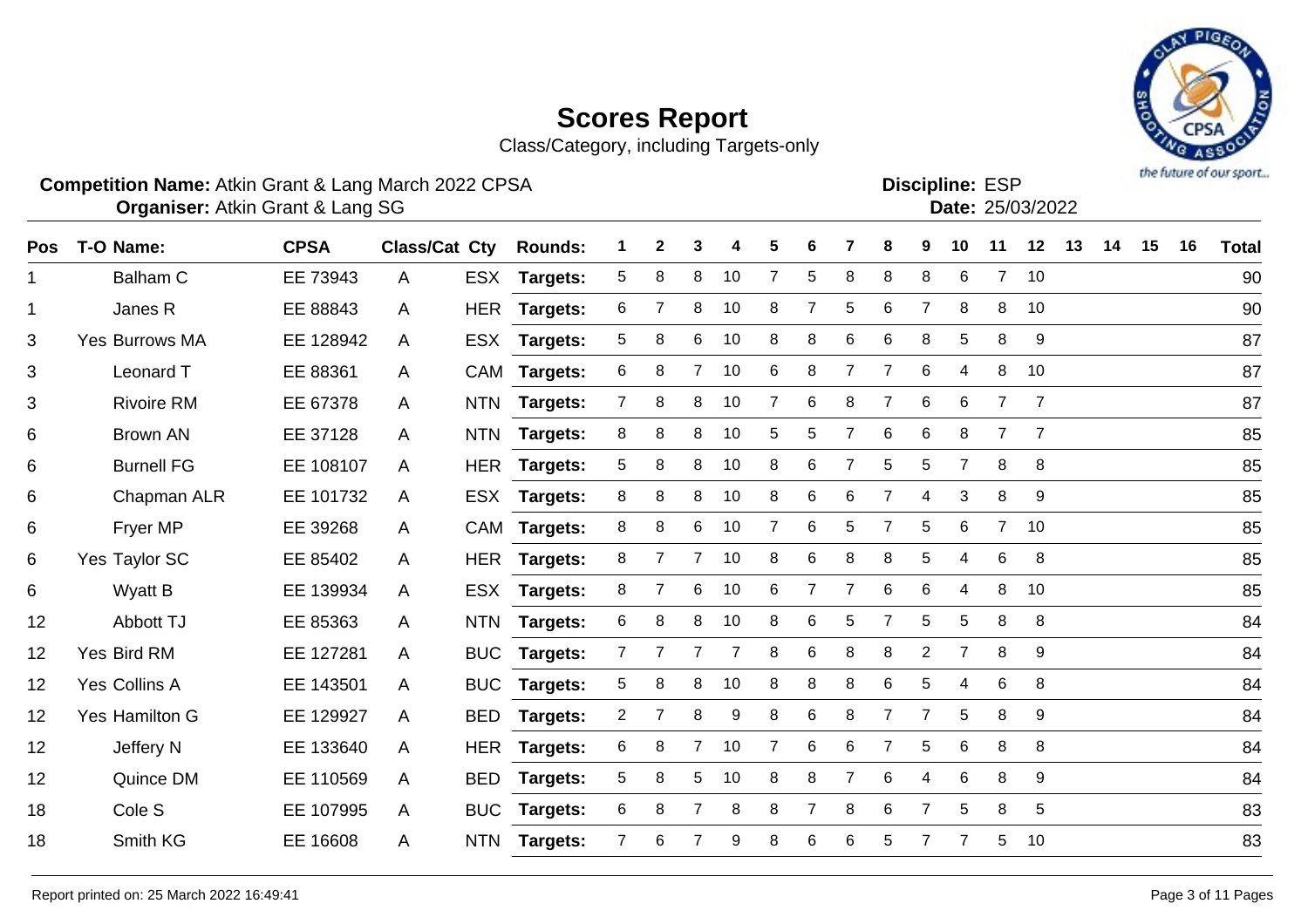Class/Category, including Targets-only



Atkin Grant & Lang SG 25/03/2022 **Organiser: Date:**

**Discipline: ESP<br>
<b>Date:** 25/03/2022

| <b>Pos</b> | T-O Name:            | <b>CPSA</b> | <b>Class/Cat Cty</b> |            | <b>Rounds:</b>  | 1              | $\mathbf{2}$   | 3              | 4  | 5              | 6 |                | 8              | 9              | 10             | 11             | 12             | 13 | 14 | 15 | 16 | <b>Total</b> |
|------------|----------------------|-------------|----------------------|------------|-----------------|----------------|----------------|----------------|----|----------------|---|----------------|----------------|----------------|----------------|----------------|----------------|----|----|----|----|--------------|
| 20         | Higgs A              | EE 125603   | A                    | <b>ESX</b> | <b>Targets:</b> | 5              | 7              | 7              | 9  | 5              | 8 | 8              | $\overline{7}$ | $6\phantom{1}$ | 5              | 8              | $\overline{7}$ |    |    |    |    | 82           |
|            |                      |             |                      |            |                 |                |                |                |    |                |   |                |                |                |                |                |                |    |    |    |    |              |
| 20         | Hopper S             | EE 126277   | A                    | <b>KEN</b> | <b>Targets:</b> | $\mathbf{7}$   | 8              | 8              | 10 | 5              | 2 | 8              | 3              | 6              | $\overline{7}$ | 8              | 10             |    |    |    |    | 82           |
| 20         | Robbins J            | EE 133689   | A                    |            | HER Targets:    | $\mathbf{7}$   | 8              | 8              | 10 | 8              | 4 | 8              | 6              | 5              | 4              | $\,6$          | 8              |    |    |    |    | 82           |
| 20         | Whatton C            | EE 113493   | A                    | <b>NTN</b> | <b>Targets:</b> | 5              | 8              | 8              | 10 | 8              | 6 | $\overline{7}$ | 8              | $\overline{7}$ | $\overline{4}$ | $\overline{2}$ | 9              |    |    |    |    | 82           |
| 20         | Yes Wilson R         | EE 136693   | A                    | <b>NTN</b> | Targets:        | 8              | 8              | 8              | 8  | 7              | 6 | $\overline{7}$ | 5              | 6              | 5              | 6              | 8              |    |    |    |    | 82           |
| 25         | <b>Baldwin R</b>     | EE 106631   | A                    | <b>ESX</b> | Targets:        | 8              | 8              | 6              | 10 | 6              | 4 | 5              | 7              | 7              | 6              | 8              | 6              |    |    |    |    | 81           |
| 25         | Yes Martinez-Barb JP | EE 107403   | A                    |            | HER Targets:    | 8              | 8              | $\overline{7}$ | 10 | $\overline{7}$ | 5 | 5              | 3              | 4              | 6              | 8              | 10             |    |    |    |    | 81           |
| 25         | McDougall H          | EE 135267   | A                    |            | SUX Targets:    | 7              | 8              | 8              | 10 | 7              | 4 | $\overline{7}$ | 5              | 5              | 6              | $\overline{7}$ | $\overline{7}$ |    |    |    |    | 81           |
| 25         | Salmon RW            | EE 54611    | A                    | <b>ESX</b> | <b>Targets:</b> | $\overline{7}$ | 8              | 6              | 10 | 8              | 2 | 6              | 6              | 5              | 6              | $\overline{7}$ | 10             |    |    |    |    | 81           |
| 25         | Sheppard M           | EE 99919    | A                    | <b>NTN</b> | <b>Targets:</b> | 8              | 7              | 8              | 9  | 5              | 6 | 6              | 8              | 4              | 6              | $\overline{7}$ | $\overline{7}$ |    |    |    |    | 81           |
| 25         | Yes Small TJ         | EE 146509   | $A^*$                | <b>BUC</b> | <b>Targets:</b> | 5              | 8              | 8              | 9  | 8              | 3 | 8              | 7              | 4              | 8              | $\overline{7}$ | 6              |    |    |    |    | 81           |
| 31         | Yes Bowe S           | EE 125410   | A                    | <b>BER</b> | Targets:        | $\overline{7}$ | 5              | 6              | 10 | 7              | 5 | 8              | $\overline{7}$ | 5              | $\overline{4}$ | 8              | 8              |    |    |    |    | 80           |
| 31         | Mason B              | EE 85486    | A                    | <b>BED</b> | Targets:        | 7              | 8              | 7              | 9  | 6              | 5 | $\overline{7}$ | 5              | 6              | 6              | 6              | 8              |    |    |    |    | 80           |
| 31         | Vas D                | EE 140952   | A                    | <b>HER</b> | <b>Targets:</b> | 8              | 7              | 7              | 8  | 8              | 4 | 8              | 3              | 5              | 6              | 6              | 10             |    |    |    |    | 80           |
| 34         | Yes BORNER M         | <b>UC08</b> | $A^*$                |            | Targets:        | 4              | 5              | 8              | 10 | 7              | 3 | $\overline{7}$ | 8              | 5              | 6              | $\overline{7}$ | 9              |    |    |    |    | 79           |
| 34         | Eborall C            | EE 119177   | A                    | C/I        | Targets:        | 6              | 3              | 8              | 10 | 8              | 4 | 8              | $\overline{7}$ | $6\phantom{1}$ | 4              | $\overline{7}$ | 8              |    |    |    |    | 79           |
| 34         | Jeffreys PM          | EE 100825   | A                    | C/I        | Targets:        | 6              | $\overline{7}$ | 6              | 10 | 8              | 5 | 6              | 4              | 6              | $\overline{7}$ | 8              | 6              |    |    |    |    | 79           |
| 34         | O'Donoghue E         | EE 128930   | A                    | <b>GLN</b> | <b>Targets:</b> | $\overline{7}$ |                | $\overline{7}$ | 9  | 6              | 6 | $\overline{7}$ | $\overline{7}$ | 5              | 5              | 5              | 8              |    |    |    |    | 79           |
| 38         | Yes Hawker RP        | EE 5555     | A                    | <b>BUC</b> | Targets:        | $\overline{7}$ |                | 5              | 10 | 8              | 6 | 4              | 4              | 5              | 6              | 8              | 8              |    |    |    |    | 78           |
|            |                      |             |                      |            |                 |                |                |                |    |                |   |                |                |                |                |                |                |    |    |    |    |              |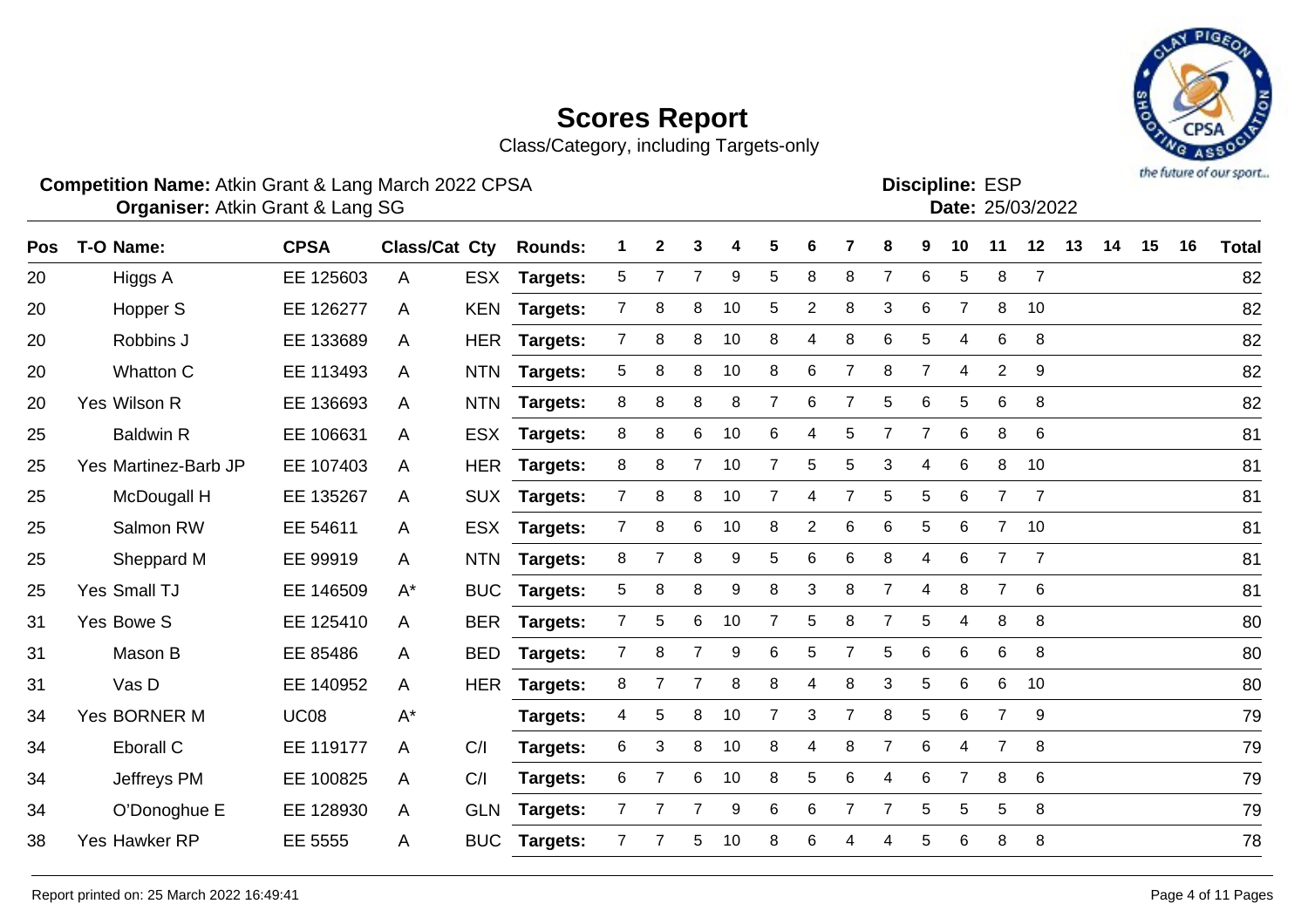# the future of our sport...

# **Scores Report**

Class/Category, including Targets-only

### **Competition Name:** Atkin Grant & Lang March 2022 CPSA Entertainment of the Competition Name: ESP

**Discipline:**

| Date: 25/03/202 |
|-----------------|
|                 |

| T-O Name:            | <b>CPSA</b> |              | <b>Rounds:</b>       |                                                                                                                                                                                              | $\mathbf{2}$ | 3 | 4  |   |   |   | 8 |   | 10           |   | 12             | 13 | 14 | 15 | 16 | <b>Total</b> |
|----------------------|-------------|--------------|----------------------|----------------------------------------------------------------------------------------------------------------------------------------------------------------------------------------------|--------------|---|----|---|---|---|---|---|--------------|---|----------------|----|----|----|----|--------------|
| Yes Mcalevey J       | EE 112818   | A            |                      |                                                                                                                                                                                              | 8            | 8 | 10 | 8 | 5 | 6 | 6 | 2 | 5            |   | - 6            |    |    |    |    | 78           |
| Yes Darton GJ        | EE 118474   | A            |                      | 8                                                                                                                                                                                            | 6            |   | 8  | 6 | 4 | 4 | 7 | 8 | 6            | 6 | 6              |    |    |    |    | 76           |
| Freeman R            | EE 144041   | A            |                      | 6                                                                                                                                                                                            | 6            | 8 | 10 | 6 | 6 | 8 | 6 | 5 | 4            | 8 | 3              |    |    |    |    | 76           |
| Hallybone D          | EE 110109   | A            |                      | 5                                                                                                                                                                                            | 6            | 4 | 6  |   |   | 4 | 8 |   | 5.           | 6 | 9              |    |    |    |    | 74           |
| Knight C             | EE 135448   | A            |                      | 4                                                                                                                                                                                            | 8            | 8 | 9  | 8 | 6 | 8 | 6 | 5 | 5            | 4 | 3              |    |    |    |    | 74           |
| Yes Mclauchlan PC    | EE 10387    | $\mathsf{A}$ |                      | 5                                                                                                                                                                                            | 6            |   | 10 |   | 5 | 6 | 2 | 6 | 5            | 8 |                |    |    |    |    | 74           |
| Surridge T           | EE 127041   | $\mathsf{A}$ |                      |                                                                                                                                                                                              | 8            |   | 9  | 5 | 6 |   | 5 | 3 | 5            | 8 | 3              |    |    |    |    | 73           |
| <b>Yes Howard CR</b> | EE 41074    | $\mathsf{A}$ |                      | 5                                                                                                                                                                                            |              | 6 | 9  | 5 | 4 | 6 | 6 | 8 | 5            | 6 | 5              |    |    |    |    | 72           |
| <b>Richardson S</b>  | EE 114785   | $A^*$        |                      |                                                                                                                                                                                              |              |   | 9  | 6 | 4 |   | 5 | 4 | 4            | 6 | 4              |    |    |    |    | 70           |
| Yes Burns N          | EE 137523   | A            |                      | 6                                                                                                                                                                                            |              | 5 | 9  | 6 | 2 |   | 4 | 5 | 3            |   | 7              |    |    |    |    | 68           |
| Yes Withey B         | EE 134087   | A            |                      | 0                                                                                                                                                                                            | 3            | 5 | 10 |   | 4 | 6 | 6 | 6 | <sup>7</sup> | 5 | 6              |    |    |    |    | 65           |
| <b>Matthews IH</b>   | EE 118823   | A            |                      | 5                                                                                                                                                                                            | 8            | 8 | 8  | 5 | 5 |   | 2 | 4 | 3            | 7 | $\overline{2}$ |    |    |    |    | 64           |
|                      |             |              | <b>Class/Cat Cty</b> | HER Targets:<br>HER Targets:<br>WAR Targets:<br>BED Targets:<br>BED Targets:<br>ESX Targets:<br>HER Targets:<br>HER Targets:<br>ESX Targets:<br>GLO Targets:<br>BUC Targets:<br>GLN Targets: |              |   |    |   |   |   |   |   |              |   |                |    |    |    |    |              |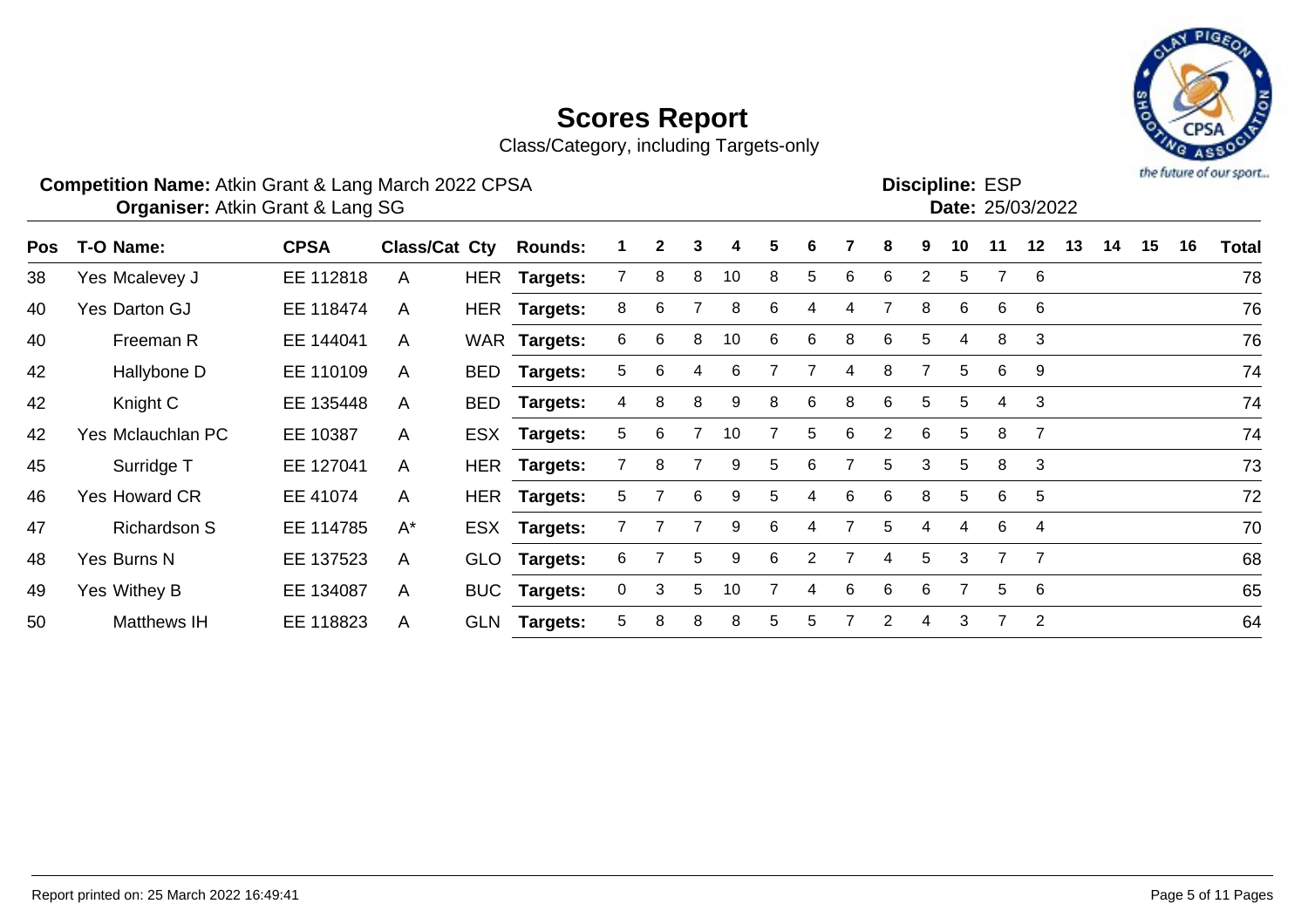Class/Category, including Targets-only



#### **Competition Name:** Atkin Grant & Lang March 2022 CPSA Entertainment of the Competition Name: ESP

Atkin Grant & Lang SG 25/03/2022 **Organiser: Date:**

Discipline: ESP<br>Date: 25/03/2022

| Pos            | T-O Name:         | <b>CPSA</b> | <b>Class/Cat Cty</b> |            | <b>Rounds:</b>  |                | $\mathbf{2}$ | 3              | 4  | 5              | 6              |                | 8              | 9              | 10             | 11             | 12             | 13 | 14 | 15 | 16 | <b>Total</b> |
|----------------|-------------------|-------------|----------------------|------------|-----------------|----------------|--------------|----------------|----|----------------|----------------|----------------|----------------|----------------|----------------|----------------|----------------|----|----|----|----|--------------|
| 1              | Yes Brown P       | EE 40071    | B                    | <b>NTN</b> | Targets:        | 8              | 8            | 7              | 10 | 8              | 6              | $\overline{7}$ | 8              | $\overline{7}$ | 6              | $\overline{7}$ | 8              |    |    |    |    | 90           |
|                |                   |             |                      |            |                 |                |              |                |    |                |                |                |                |                |                |                |                |    |    |    |    |              |
| 2              | Atkinson D        | EE 103588   | B                    | <b>NTN</b> | Targets:        | 4              | 8            | 8              | 10 | 8              | 8              | 6              | $\overline{7}$ | $\overline{7}$ | 5              | 8              | 9              |    |    |    |    | 88           |
| 3              | <b>Thrower S</b>  | EE 139439   | B                    |            | GLN Targets:    | $\overline{7}$ | 5            | 5              | 10 | 8              | 4              | 8              | 8              | 6              | 7              | 6              | 9              |    |    |    |    | 83           |
| 4              | Lamb <sub>C</sub> | EE 123008   | B                    | <b>NTN</b> | <b>Targets:</b> | 5              | 7            | 7              | 10 | 8              | 5              | 6              | 5              | 6              | 5              | 8              | 10             |    |    |    |    | 82           |
| 5              | Goddard E         | EE 141480   | B                    | <b>NTN</b> | <b>Targets:</b> | $\mathbf{7}$   | 8            | 8              | 9  | $\overline{7}$ | 6              | 6              | 4              | 8              | 4              | 6              | 8              |    |    |    |    | 81           |
| 5              | Meggison D        | EE 138207   | B                    | <b>ESX</b> | <b>Targets:</b> | 3              | 8            | $\overline{7}$ | 8  | 8              | 4              |                | $\overline{7}$ | 8              | 5              | $\overline{7}$ | 9              |    |    |    |    | 81           |
| 7              | Davies B          | EE 104511   | B                    | <b>ESX</b> | Targets:        | $\overline{7}$ | 8            | 8              | 10 | 6              | 5              |                | 5              | 5              | 5              | 6              | 8              |    |    |    |    | 80           |
| $\overline{7}$ | Gale DG           | EE 27617    | B                    | <b>ESX</b> | Targets:        | 6              | 6            | 7              | 10 | 8              | 6              | 8              | 3              | 7              | 5              | 6              | 8              |    |    |    |    | 80           |
| $\overline{7}$ | Tee MS            | EE 67836    | B                    | <b>NTN</b> | Targets:        | 6              | 7            | 8              | 8  | 8              | 5              | 5              | $\overline{7}$ | 6              | 5              | 8              | $\overline{7}$ |    |    |    |    | 80           |
| 10             | Cross IM          | EE 26633    | B                    | <b>NTN</b> | <b>Targets:</b> | 6              | $\,6$        | 6              | 10 | 5              | $\overline{7}$ | 5              | $\overline{7}$ | $6\phantom{1}$ | 8              | 4              | 9              |    |    |    |    | 79           |
| 10             | Lawrence S        | EE 129951   | B                    | <b>HER</b> | <b>Targets:</b> | 5              | 7            | 7              | 9  | 8              | 6              | 6              | 5              | 5              | 5              | $\overline{7}$ | 9              |    |    |    |    | 79           |
| 12             | Fairey K          | EE 128264   | B                    | <b>BED</b> | Targets:        | 5              | 8            | 5              | 9  | 8              | 6              | 3              | 6              | 7              | 5              | 8              | 8              |    |    |    |    | 78           |
| 12             | Jenkins A         | EE 136453   | B                    | <b>NTN</b> | <b>Targets:</b> | 6              | 7            | 6              | 10 | 8              | 5              | 6              | 5              | 5              | 6              | 5              | 9              |    |    |    |    | 78           |
| 12             | Kemp A            | EE 135401   | B                    | OXO        | <b>Targets:</b> | $\mathbf{7}$   | 7            | 7              | 9  | 8              | 4              | 6              | 4              | 6              | 3              | 8              | 9              |    |    |    |    | 78           |
| 15             | Adams D           | EE 137897   | B                    | <b>BUC</b> | <b>Targets:</b> | 4              | 5            | 8              | 10 | 8              | 6              | 7              | 5              | $\overline{7}$ | 3              | $\overline{7}$ | $\overline{7}$ |    |    |    |    | 77           |
| 15             | Yes Brown CP      | EE 140288   | B                    |            | HER Targets:    | 6              | 6            | 6              | 9  | $\overline{7}$ | 5              | 6              | $\overline{7}$ | $6\phantom{1}$ | 4              | $\overline{7}$ | 8              |    |    |    |    | 77           |
| 15             | Christy L         | EE 122662   | B                    | <b>GLN</b> | <b>Targets:</b> | 8              | 8            | 5              | 10 | $\overline{7}$ | 6              | 5              | 6              | 4              | $\overline{2}$ | 8              | 8              |    |    |    |    | 77           |
| 15             | Yes Holmes A      | EE 129281   | B                    | <b>BED</b> | Targets:        | 8              | 8            | 7              | 9  | 8              | 4              | 3              | 7              | 7              | 3              | 4              | 9              |    |    |    |    | 77           |
| 19             | Dadd G            | EE 119131   | B                    | <b>ESX</b> | <b>Targets:</b> | 6              |              | 7              | 9  | 5              | 6              | 5              | 6              | 4              | 5              | $\overline{7}$ | 9              |    |    |    |    | 76           |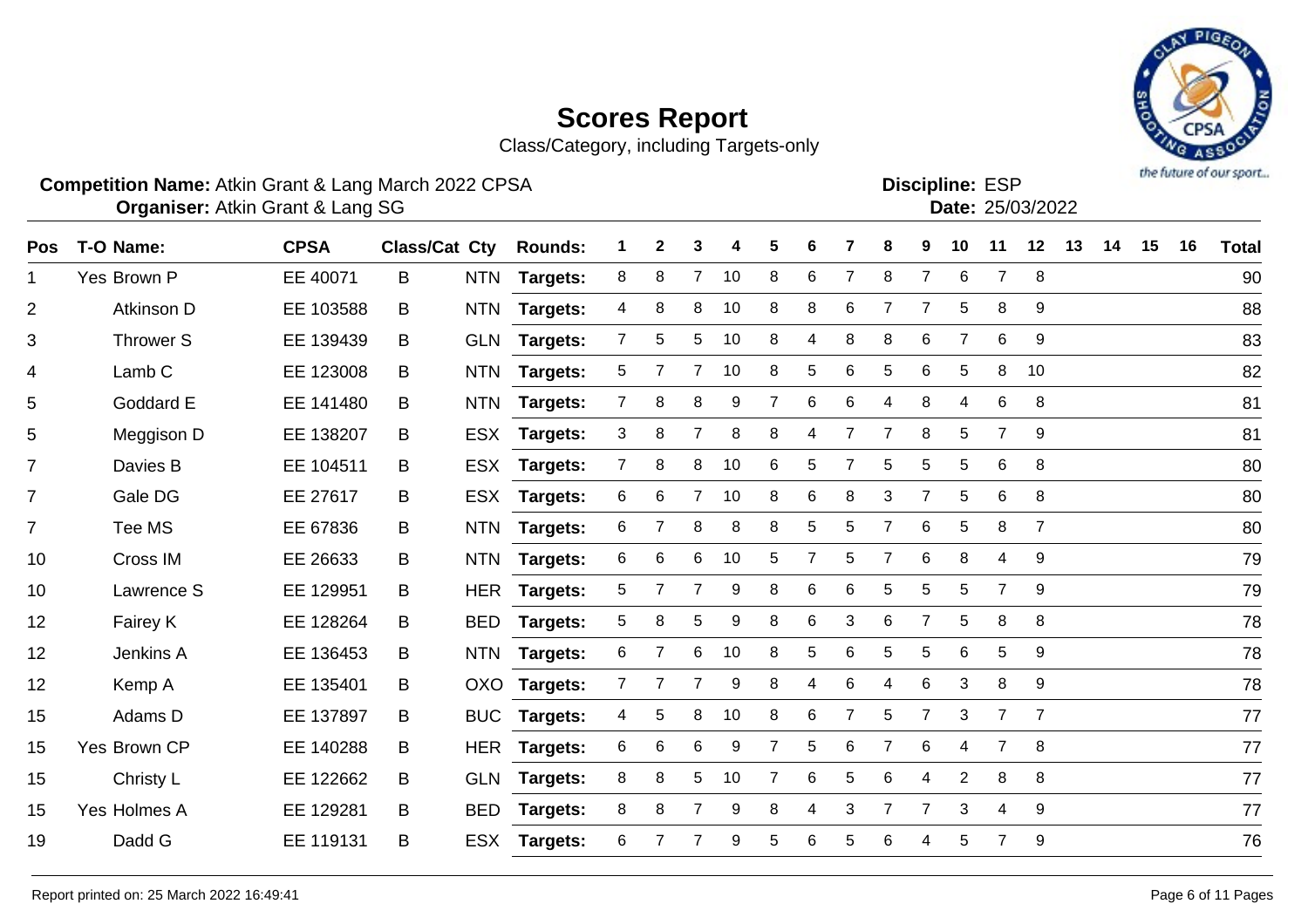# the future of our sport...

# **Scores Report**

Class/Category, including Targets-only

### **Competition Name:** Atkin Grant & Lang March 2022 CPSA Entertainment of the Competition Name: ESP

Discipline: ESP<br>Date: 25/03/2022

| <b>Pos</b> | T-O Name:         | <b>CPSA</b> | <b>Class/Cat Cty</b> |            | <b>Rounds:</b>  |                | $\mathbf 2$    | 3              | 4                | 5              | 6              |                | 8              | 9              | 10             | 11              | 12              | 13 | 14 | 15 | 16 | <b>Total</b> |
|------------|-------------------|-------------|----------------------|------------|-----------------|----------------|----------------|----------------|------------------|----------------|----------------|----------------|----------------|----------------|----------------|-----------------|-----------------|----|----|----|----|--------------|
| 19         | Yes Maloney J     | EE 83751    | B                    | <b>BED</b> | Targets:        | $\overline{7}$ | 8              | $\overline{7}$ | 9                | 5              | $\overline{7}$ | 6              | 6              | 6              | 4              | $\overline{4}$  | $\overline{7}$  |    |    |    |    | 76           |
| 19         | Moss PC           | EE 70096    | B                    |            | CAM Targets:    | $\overline{7}$ | $\,6$          | 8              | 9                | 5              | 6              | 3              | 8              | $\overline{7}$ | 5              | 5               | $\overline{7}$  |    |    |    |    | 76           |
| 22         | Francis R         | EE 90499    | В                    | <b>BED</b> | Targets:        | 5              | 8              | 6              | 10               | 5              | 6              | 6              | 6              | 4              | 4              | $\overline{7}$  | 8               |    |    |    |    | 75           |
| 22         | Parry R           | EE 104514   | B                    |            | ESX Targets:    | 6              | 5              |                | 9                | $\overline{7}$ | 5              | $\overline{7}$ | $\overline{7}$ | 5              | 3              | 6               | 8               |    |    |    |    | 75           |
| 22         | Yes Robinson AM   | EE 96426    | В                    |            | HER Targets:    | 3              | $\overline{7}$ | $\overline{7}$ | 10               | $\overline{7}$ | 3              | $\bf 8$        | $\,$ 5 $\,$    | 5              | 5              | $\overline{7}$  | 8               |    |    |    |    | 75           |
| 22         | Yes Rudd G        | EE 133800   | В                    |            | GLN Targets:    | 6              | 8              | 6              | 9                | 8              | 3              | 4              | 6              | 4              | 5              | 6               | 10              |    |    |    |    | 75           |
| 22         | Watson A          | EE 142260   | В                    |            | SUX Targets:    | $7^{\circ}$    | 7              | 8              | 9                | $\overline{7}$ | 5              | 6              | 3              | 3              | 5              | $\overline{7}$  | 8               |    |    |    |    | 75           |
| 22         | Wright G          | EE 131233   | В                    |            | BED Targets:    | 6              | 8              | 8              | 10               | 4              | 4              | 8              | 1              | 5              | $\overline{7}$ | 6               | 8               |    |    |    |    | 75           |
| 28         | <b>Bates JH</b>   | EE 143413   | B                    | <b>HER</b> | <b>Targets:</b> | 8              | 7              | 6              | 9                | 5              | 6              | 6              | $\overline{c}$ | 3              | 6              | $\overline{7}$  | 9               |    |    |    |    | 74           |
| 28         | Yes Reeve NJ      | EE 56986    | B                    |            | CAM Targets:    | 5              | $\,6$          | 8              | 10               | $\overline{7}$ | 5              | 6              | $\overline{7}$ | 6              | 5              | 4               | 5               |    |    |    |    | 74           |
| 28         | Spruce MJ         | EE 135620   | B                    | C/I        | <b>Targets:</b> | 6              | $\overline{7}$ | 8              | 10               | 6              | 2              | 4              | 6              | 6              | 4              | 8               | $\overline{7}$  |    |    |    |    | 74           |
| 28         | Yes White C       | EE 73188    | B                    |            | HER Targets:    | 4              | 5              | 7 <sup>7</sup> | 10               | $\overline{7}$ | 3              | 6              | 5              | 5              | 6              | 8               | 8               |    |    |    |    | 74           |
| 32         | Yes Bowley N      | EE 100866   | В                    | HER        | Targets:        | $\overline{7}$ | 4              | 5              | $\boldsymbol{9}$ | 8              | $\overline{7}$ | 4              | 3              | 6              | 6              | $\overline{5}$  | 9               |    |    |    |    | 73           |
| 32         | <b>Francis ST</b> | EE 95598    | B                    | <b>SUF</b> | Targets:        | 5              | 6              | $\overline{7}$ | $\boldsymbol{9}$ | 6              | 4              | $\overline{7}$ | 6              | 5              | 4              | $\overline{7}$  | $\overline{7}$  |    |    |    |    | 73           |
| 32         | Simpson PA        | EE 23089    | B                    |            | CAM Targets:    | 6              | $\overline{7}$ |                | 7                | 6              | 6              | $\overline{7}$ | 6              | 4              | $\overline{4}$ | $6\phantom{1}6$ | $\overline{7}$  |    |    |    |    | 73           |
| 32         | Yes TRANTER I     | <b>UC01</b> | B*                   |            | Targets:        | 3              |                | 8              | 10               | $\overline{7}$ | 3              | 8              | $\overline{7}$ | 5              | $\overline{7}$ | $\overline{4}$  | 4               |    |    |    |    | 73           |
| 32         | Yes Wood C        | EE 130514   | В                    |            | SUX Targets:    | 6              | 4              | 8              | 10               | 8              | 3              | 8              | 5              | 5              | 5              | 6               | $5\phantom{.0}$ |    |    |    |    | 73           |
| 37         | Yes Burke DP      | EE 141618   | В                    | <b>BUC</b> | Targets:        | 8              | 5              | 6              | 8                | 8              | 5              | 6              | 4              | 5              | 4              | $\sqrt{5}$      | 8               |    |    |    |    | 72           |
| 37         | Cherwayko M       | EE 139653   | B                    |            | GLN Targets:    | 6              | 6              | 5              | 10               | 8              | 5              | 7              | 6              | 6              | 4              | 4               | 5               |    |    |    |    | 72           |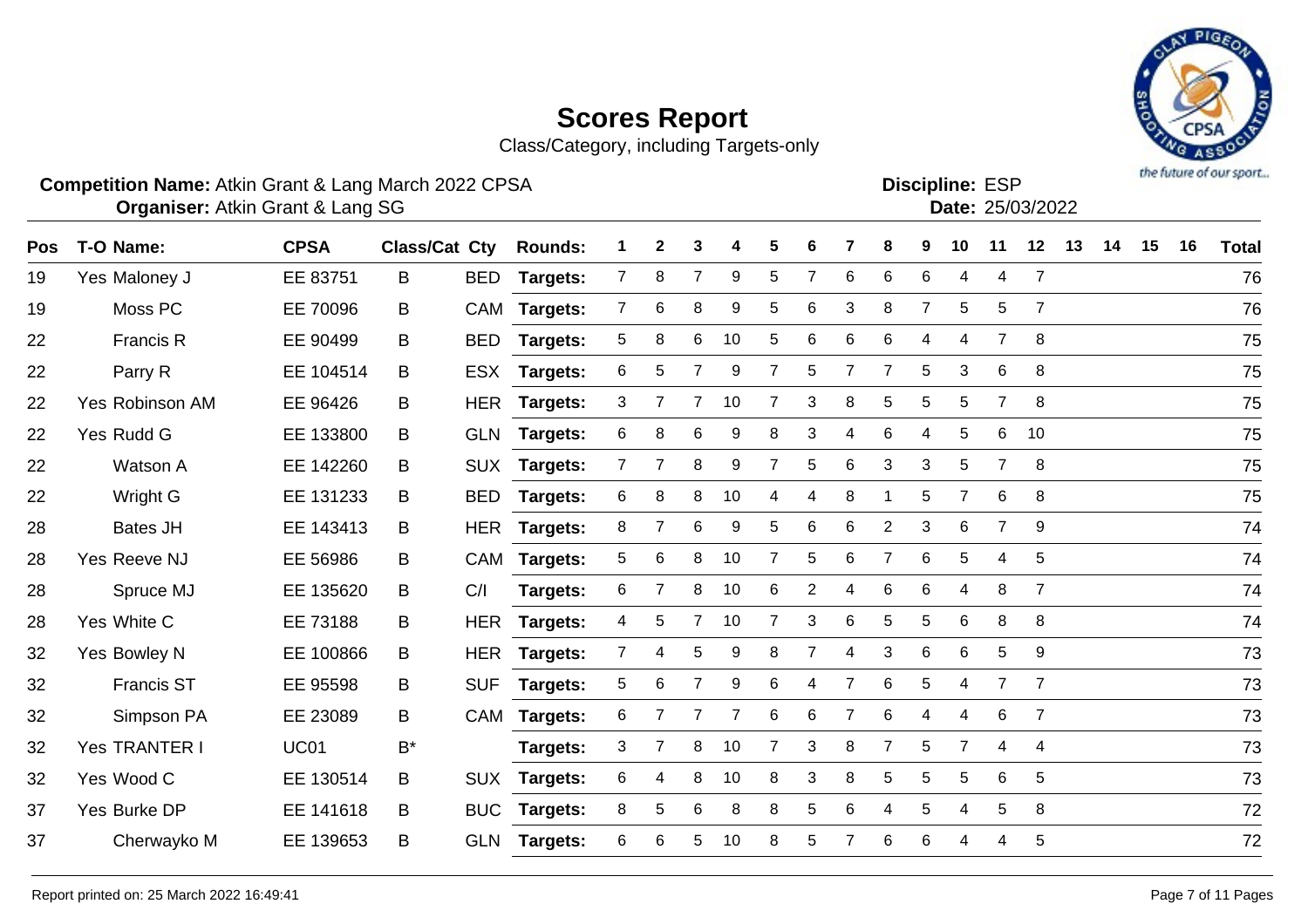

Class/Category, including Targets-only

### **Competition Name:** Atkin Grant & Lang March 2022 CPSA Entertainment of the Competition Name: ESP

**Discipline:**

|  | Date: 25/03/202 |
|--|-----------------|
|  |                 |

| <b>Pos</b> | T-O Name:          | <b>CPSA</b> | Class/Cat Cty |            | <b>Rounds:</b>  |                | 2 | 3 | 4  | 5              | 6              |                | 8              | 9              | 10             | 11             | 12             | 13 | 14 | 15 | 16 | <b>Total</b> |
|------------|--------------------|-------------|---------------|------------|-----------------|----------------|---|---|----|----------------|----------------|----------------|----------------|----------------|----------------|----------------|----------------|----|----|----|----|--------------|
| 37         | Yes Hill G         | EE 97529    | B             |            | HER Targets:    | 7              | 6 | 6 | 9  | 8              | 4              | 6              | 3              | 4              | 3              | 8              | 8              |    |    |    |    | 72           |
| 37         | Yes Thurgood P     | EE 137411   | B             | <b>ESX</b> | <b>Targets:</b> | 7              |   | 8 | 6  | 8              | 3              | 5              | 5              | 4              | 5              | 7              | 7              |    |    |    |    | 72           |
| 37         | Yes Valentine MJ   | EE 108538   | B             | <b>BUC</b> | <b>Targets:</b> | 8              | 8 | 7 | 10 | 6              | 2              | 8              | 6              | 3              | 2              | 6              | 6              |    |    |    |    | 72           |
| 42         | Enoiu D            | EE 139789   | B             | <b>ESX</b> | <b>Targets:</b> | 8              | 6 | 6 | 10 | 5              | 4              | 6              | 2              | 4              | 5              | 8              | $\overline{7}$ |    |    |    |    | 71           |
| 42         | Yes Reading D      | EE 111056   | B             | <b>BUC</b> | <b>Targets:</b> | $\overline{7}$ |   |   | 6  | 8              | 4              | 6              | 5              | 4              | 3              | $\overline{7}$ | $\overline{7}$ |    |    |    |    | 71           |
| 42         | Yes Robinson CL    | EE 100283   | B             | HER        | <b>Targets:</b> | 4              | 8 | 6 | 10 | 2              | 5              |                | 8              | 5              | 5              | 6              | 5              |    |    |    |    | 71           |
| 42         | Sutton C           | EE 83429    | B             | <b>HER</b> | Targets:        | 8              | 5 |   |    | 5              | 5              | 8              |                |                | 6              | 6              | 6              |    |    |    |    | 71           |
| 46         | Yes FENEBLES T     | <b>UC06</b> | $B^*$         |            | Targets:        | 6              |   |   | 10 | 6              | 5              | 8              | 5              | 4              | 6              | 4              | $\overline{2}$ |    |    |    |    | 70           |
| 47         | Harris TJ          | EE 66730    | B             | ESX        | <b>Targets:</b> | 5              | 5 |   | 10 | 3              | 4              |                | $\overline{2}$ |                | 5              | 5              | 9              |    |    |    |    | 69           |
| 48         | Yes Wicklow D      | EE 143624   | B             | HER        | <b>Targets:</b> | 6              | 5 | 5 | 10 | 8              | 4              | 6              | 4              | 3              | 4              | 5              | 8              |    |    |    |    | 68           |
| 49         | Yes Henshaw TM     | EE 138867   | B             | <b>SUF</b> | Targets:        | 6              | 8 |   | 9  |                | 6              | 6              | 5              | 5              | 2              | 7              | 4              |    |    |    |    | 66           |
| 49         | Yes Sharp T        | EE 103903   | B             | <b>BED</b> | Targets:        | 8              | 8 | 7 | 9  | 6              | $\overline{2}$ | 8              | 2              | 5              |                | $\overline{7}$ | 3              |    |    |    |    | 66           |
| 51         | Yes Warmington N   | EE 131224   | B             | HER        | <b>Targets:</b> | $\overline{7}$ | 6 | 6 | 6  |                | 4              | 6              | 2              | 3              | 5              | 6              | 5              |    |    |    |    | 63           |
| 52         | Yes GREER C        | <b>UC02</b> | $B^*$         |            | Targets:        | 4              |   | 5 | 8  | $\overline{2}$ | 4              | $\overline{2}$ | 6              | $\overline{7}$ | 3              | 5              | 5              |    |    |    |    | 58           |
| 52         | Stiff S            | EE 136975   | B             | <b>BED</b> | <b>Targets:</b> | 4              | 4 |   | 9  | 3              | 5              | 3              | 7              | 3              | $\overline{4}$ | 5              | 4              |    |    |    |    | 58           |
| 54         | Yes Quartermaine J | EE 130499   | B             | <b>BER</b> | Targets:        | 4              | 6 |   | 8  | 2              | 5              | 2              | 4              | 2              | 4              | 5              | $\overline{7}$ |    |    |    |    | 56           |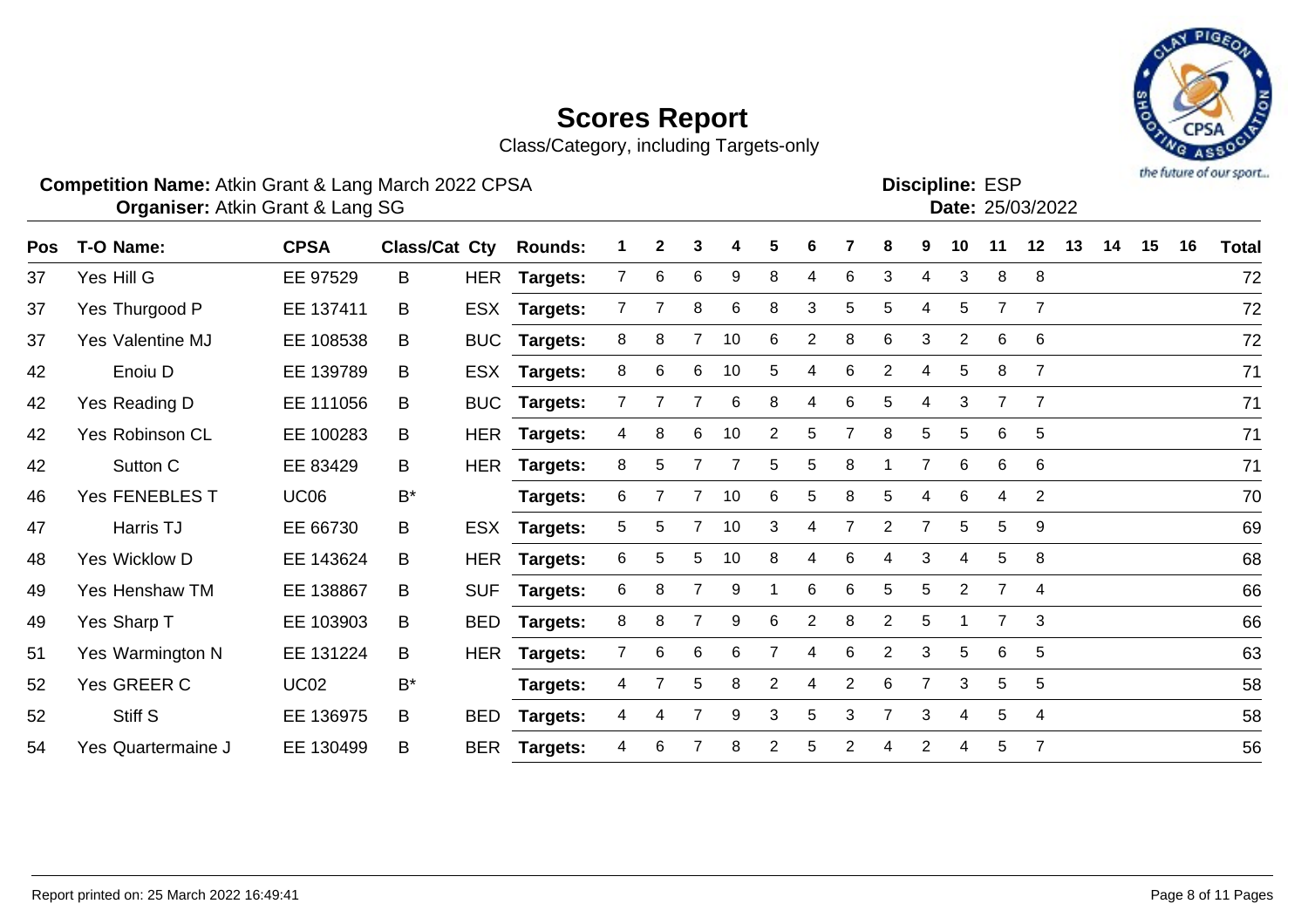# PIQ the future of our sport...

# **Scores Report**

Class/Category, including Targets-only

### **Competition Name:** Atkin Grant & Lang March 2022 CPSA Entertainment of the Competition Name: ESP

| <b>Discipline: ESP</b> |                 |
|------------------------|-----------------|
|                        | Date: 25/03/202 |

| Pos            | T-O Name:              | <b>CPSA</b> | Class/Cat Cty |            | <b>Rounds:</b>  | 1              | $\boldsymbol{2}$ | 3               | 4  | 5              | 6              |                | 8                         | 9              | 10 | 11             | 12             | 13 | 14 | 15 | 16 | <b>Total</b> |
|----------------|------------------------|-------------|---------------|------------|-----------------|----------------|------------------|-----------------|----|----------------|----------------|----------------|---------------------------|----------------|----|----------------|----------------|----|----|----|----|--------------|
| 1              | Yes Foster J           | EE 117379   | $\mathsf{C}$  |            | NFK Targets:    | $\overline{7}$ | 8                | $\overline{5}$  | 8  | 8              | 7              | 8              | 4                         | 6              | 5  | $\overline{7}$ | 10             |    |    |    |    | 83           |
| $\overline{2}$ | Yes Leahy D            | EE 129282   | C             | <b>HER</b> | <b>Targets:</b> | 5              | 8                | 8               | 9  | 8              | 3              | 6              | $\overline{7}$            | 6              | 5  | $\overline{7}$ | 6              |    |    |    |    | 78           |
| 3              | Yes Dumpleton R        | EE 129280   | C             | <b>BED</b> | <b>Targets:</b> | $\overline{7}$ | 8                | $\overline{7}$  | 10 | 8              | 5              | 5              | 4                         | $\overline{7}$ | 5  | 4              | $\overline{7}$ |    |    |    |    | 77           |
| 4              | Yes Hampson J          | EE 85825    | $\mathsf{C}$  | <b>GLN</b> | <b>Targets:</b> | $\overline{7}$ | 6                | 4               | 9  | 7              | $\overline{c}$ | 5              | $\overline{7}$            | 8              | 5  | $\overline{7}$ | $\overline{7}$ |    |    |    |    | 74           |
| 5              | Yes Bartlett D         | EE 139117   | C             | <b>BED</b> | <b>Targets:</b> | 6              | 8                | 8               | 8  | 8              | 3              | 6              | 4                         | 5              | 5  | 6              | 6              |    |    |    |    | 73           |
| 5              | Yes Maley B            | EE 131917   | C             | <b>GLN</b> | <b>Targets:</b> | 6              | 8                | 6               | 10 | 4              |                | 8              | 8                         | 4              | 6  | 7              | 5              |    |    |    |    | 73           |
| $\overline{7}$ | <b>Yes Sizeland TJ</b> | EE 121439   | C             |            | NFK Targets:    | 5              | 8                | 8               | 7  | 8              | 6              | $\overline{7}$ | 4                         | 3              | 6  | 4              | 6              |    |    |    |    | 72           |
| 8              | Hoy D                  | EE 140093   | C             |            | HER Targets:    | 6              | 6                | 8               | 9  | $\overline{7}$ | $\overline{2}$ | 5              | $\ensuremath{\mathsf{3}}$ | 5              | 6  | 5              | 9              |    |    |    |    | 71           |
| 9              | <b>White NG</b>        | EE 143122   | C             |            | HER Targets:    | 6              | 8                | $7^{\circ}$     | 10 | 6              |                | 6              | 7                         | $\overline{2}$ | 5  | 6              | 6              |    |    |    |    | 70           |
| 9              | Wright BI              | EE 143191   | C             |            | ESX Targets:    | $\mathbf{7}$   | 6                | 5               | 6  | 4              | 5              | 7              | 6                         | 4              | 4  | 8              | 8              |    |    |    |    | 70           |
| 11             | Sabin P                | EE 102451   | C             | <b>SUF</b> | <b>Targets:</b> | 3              | 7                | 4               | 10 | 6              | 2              | 8              | 4                         | $\overline{7}$ | 6  | $\overline{7}$ | 5              |    |    |    |    | 69           |
| 12             | Yes Chamberlain R      | EE 131962   | C             |            | HER Targets:    | 1              | 6                | 8               | 9  | 8              | 3              | 5              | $\overline{2}$            | $\overline{7}$ | 5  | $\overline{7}$ | $\overline{7}$ |    |    |    |    | 68           |
| 12             | Yes Watson P           | EE 143688   | C             | <b>SUX</b> | Targets:        | 6              | 6                |                 | 7  | 8              | 2              | 6              | 3                         | 3              | 6  | 6              | 8              |    |    |    |    | 68           |
| 12             | Weysom J               | EE 108109   | C.            | C/I        | Targets:        | 6              | 8                | 8               | 8  | 4              | 5              | 6              | 3                         | 3              | 4  | $\overline{7}$ | 6              |    |    |    |    | 68           |
| 15             | <b>Brownsell SJ</b>    | EE 143685   | C             |            | HER Targets:    | 5              | 6                | $\overline{7}$  | 10 | 8              | 2              | 4              | 4                         | 4              | 5  | 5              | 6              |    |    |    |    | 66           |
| 15             | Monk LJ                | EE 139463   | C             |            | HER Targets:    | 5              | 7                | 6               | 6  | 7              | 2              | 5              | 6                         | 4              | 5  | 8              | 5              |    |    |    |    | 66           |
| 17             | Yes Boys D             | EE 142564   | C             | <b>BUC</b> | <b>Targets:</b> | 4              | 6                | 6               | 9  | 6              | 4              | 3              | 5                         | 3              | 5  | 6              | 8              |    |    |    |    | 65           |
| 17             | Nester DJ              | EE 144583   | C             |            | HER Targets:    | 6              | 5                | 6               | 8  | 5              | 5              | 6              | 4                         | 6              | 3  | 4              | $\overline{7}$ |    |    |    |    | 65           |
| 19             | <b>Grice EC</b>        | EE 143838   | C             | <b>NTN</b> | <b>Targets:</b> | 3              | 6                | $6\phantom{1}6$ |    |                | 4              | 6              | 6                         | 6              | 3  | 6              | 3              |    |    |    |    | 63           |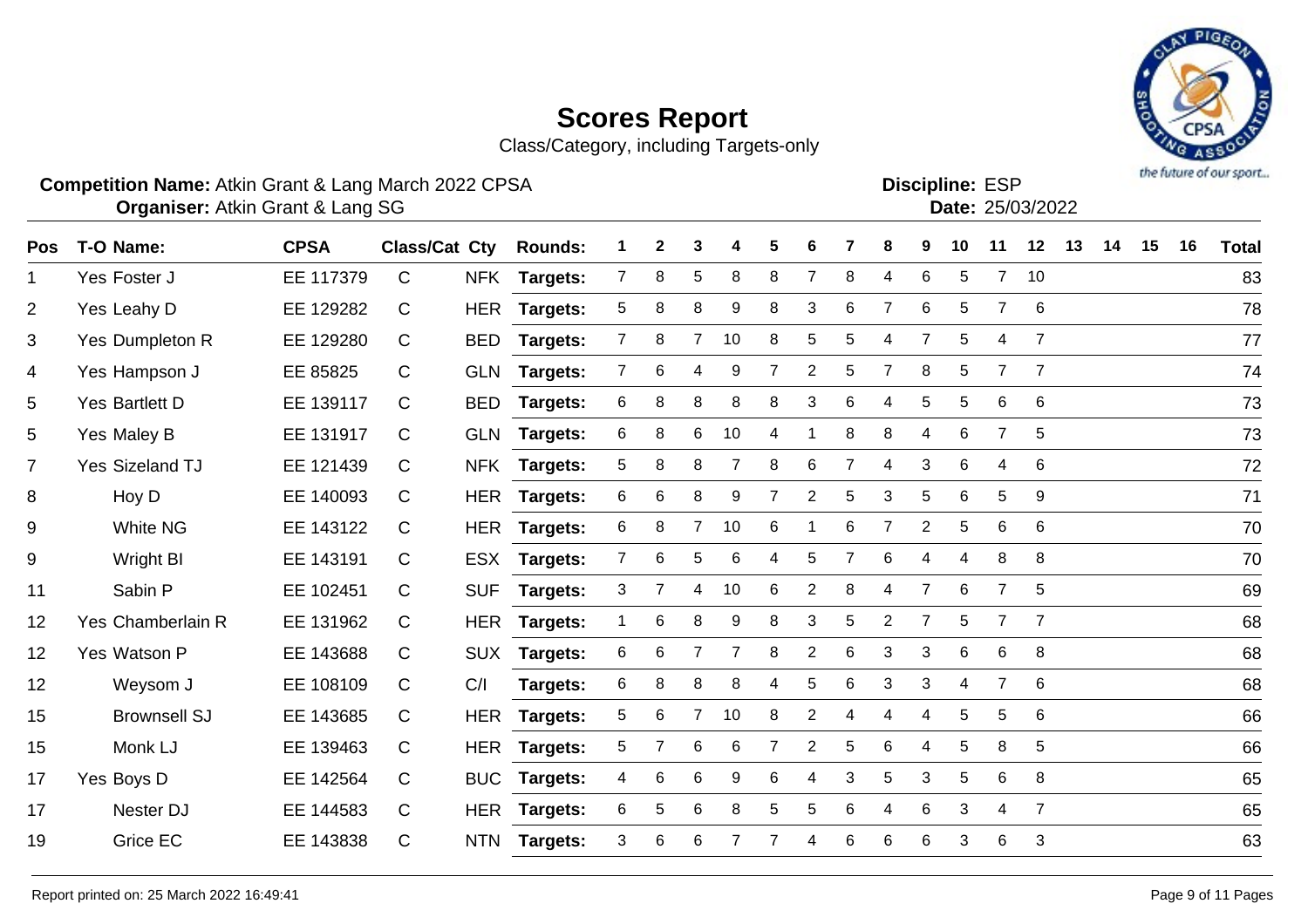Class/Category, including Targets-only

#### **Competition Name:** Atkin Grant & Lang March 2022 CPSA Entertainment of the Competition Name: ESP

Atkin Grant & Lang SG 25/03/2022 **Organiser: Date:**

Discipline: ESP<br>Date: 25/03/2022

| Pos | T-O Name:            | <b>CPSA</b> | Class/Cat Cty |            | <b>Rounds:</b>  | 1              | $\mathbf{2}$   | 3              |                | 5 | 6         |   | 8              | 9              | 10                    | 11             | 12             | 13 | 14 | 15 | 16 | <b>Total</b> |
|-----|----------------------|-------------|---------------|------------|-----------------|----------------|----------------|----------------|----------------|---|-----------|---|----------------|----------------|-----------------------|----------------|----------------|----|----|----|----|--------------|
| 20  | Yes Eagleson J       | EE 104205   | $\mathsf{C}$  |            | ESX Targets:    | 6              | 5              | 5              | 10             | 6 | 4         | 5 | 6              | 4              | $\overline{2}$        | 5              | 4              |    |    |    |    | 62           |
| 20  | Yes Hogg N           | EE 136649   | C             | HER        | <b>Targets:</b> | 5              |                | 6              | 10             | 8 | 2         | 4 | $\overline{2}$ | $\overline{2}$ | 5                     | 5              | 6              |    |    |    |    | 62           |
| 20  | Yes Parsons GR       | EE 139625   | C             |            | HER Targets:    | 4              | 5              | 6              | 8              | 7 | 4         | 4 | 5              | 3              | 4                     | 6              | 6              |    |    |    |    | 62           |
| 20  | Yes Phillips B       | EE 143497   | C             | <b>HER</b> | <b>Targets:</b> | 4              | 6              | 6              | 9              | 4 | 5         | 6 | 4              | 6              | 6                     | 5              | $\mathbf 1$    |    |    |    |    | 62           |
| 24  | <b>Bruce ZT</b>      | EE 131101   | C             | <b>BED</b> | Targets:        | 6              | 6              | $\overline{7}$ | 9              | 7 | 1         | 5 | 6              | 4              | 3                     | 3              | $\overline{4}$ |    |    |    |    | 61           |
| 24  | Yes Etherington MD   | EE 144103   | C             | <b>KEN</b> | Targets:        | $\overline{a}$ | 8              | 6              | 6              | 3 | 6         | 6 | 5              | 4              | 4                     | 6              | 5              |    |    |    |    | 61           |
| 24  | Yes Turner J         | EE 130877   | C             |            | NFK Targets:    | 4              | 4              | 5              | $\overline{7}$ | 4 | 3         | 6 | 6              | 5              | 6                     | 5              | 6              |    |    |    |    | 61           |
| 27  | Byrne C              | EE 146015   | $C^*$         |            | HER Targets:    | 5              | 7              | 4              | $\overline{7}$ | 6 | $\pmb{0}$ | 5 | $\overline{2}$ | 5              | 4                     | $\overline{7}$ | 8              |    |    |    |    | 60           |
| 27  | Hills L              | EE 145631   | $C^*$         |            | HER Targets:    | 5              | 5              | 6              | 5              | 5 | 4         | 8 | 5              | 6              | $\mathbf{2}^{\prime}$ | $\overline{7}$ | 2              |    |    |    |    | 60           |
| 29  | Yes Rudd H           | EE 133986   | C             |            | GLN Targets:    | 6              | 6              | 5              | $\overline{7}$ | 5 | 2         | 4 | 3              | 6              | 3                     | 4              | 8              |    |    |    |    | 59           |
| 30  | <b>Harknett R</b>    | EE 129960   | C             |            | WAR Targets:    | 3              | 7              | 6              | 9              |   | 2         | 6 | 4              | 3              | 4                     | 4              | 9              |    |    |    |    | 58           |
| 30  | Yes Le Roux P        | EE 123158   | C             | <b>BED</b> | <b>Targets:</b> | 3              |                |                |                | 3 | 5         | 8 | $\overline{2}$ | 3              | $\overline{2}$        | 6              | 5              |    |    |    |    | 58           |
| 30  | <b>Yes Newman CR</b> | EE 129373   | C             | <b>HER</b> | <b>Targets:</b> | 5              | 6              | 4              | 10             | 6 | 2         | 6 | $\overline{2}$ | 5              | 4                     | 5              | 3              |    |    |    |    | 58           |
| 33  | Yes Thompson PD      | EE 87108    | C             |            | ESX Targets:    | $\overline{2}$ | $\overline{2}$ | 5              | 9              | 8 | 2         | 5 | 6              | 0              | 4                     | 6              | 8              |    |    |    |    | 57           |
| 34  | Yes Brewer A         | EE 144455   | C             |            | GLN Targets:    | 5              | 7              | 4              | 5              | 3 | 4         | 6 | 4              | 6              | 3                     | 5              | 4              |    |    |    |    | 56           |
| 35  | Day G                | EE 135901   | C             | <b>BED</b> | <b>Targets:</b> | 6              | 6              | 6              | 5              | 8 | 4         | 5 | 3              | 3              | 3                     | 3              | 3              |    |    |    |    | 55           |
| 35  | Goldsmith S          | EE 133925   | C             | <b>HER</b> | <b>Targets:</b> | 5              |                | 8              | 8              |   | 2         | 5 |                | 0              | 4                     | 5              | 9              |    |    |    |    | 55           |
| 37  | Yes KERNOTT J        | <b>UC04</b> | $C^*$         |            | <b>Targets:</b> | 4              | 6              | 6              | 8              | 4 | 0         | 7 |                | 5              | 3                     | 3              | $\overline{7}$ |    |    |    |    | 54           |
| 38  | <b>Bray-Stacey S</b> | EE 146110   | $C^*$         | HER        | <b>Targets:</b> | 4              | $\overline{2}$ | 5              |                | 5 | 4         |   | 6              | 5              | $\Omega$              | 5              | 3              |    |    |    |    | 53           |